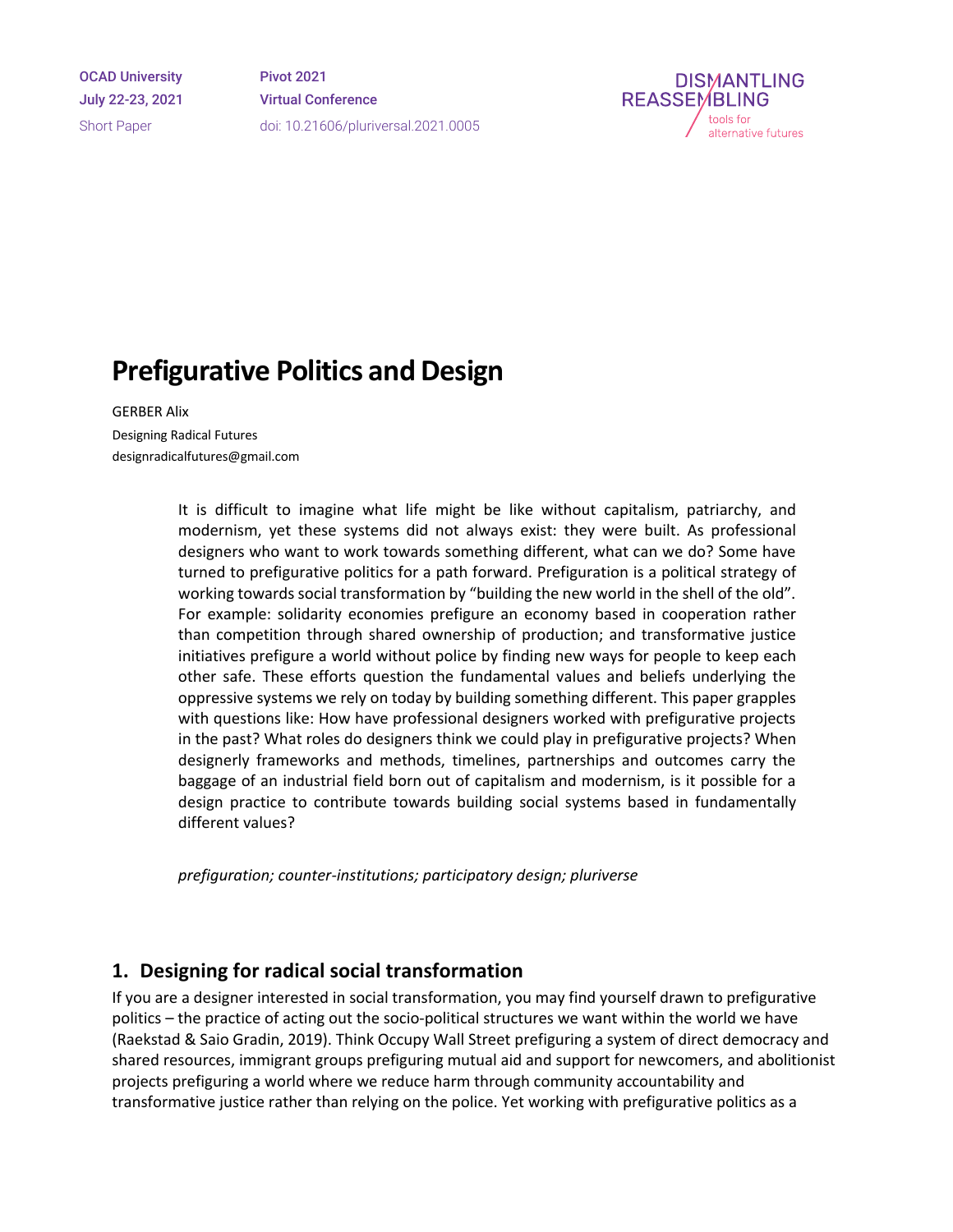designer trained for industry has pitfalls. It requires reckoning with the fact that the dominant design practices taught through university studios and critiques tether practitioners to the status quo. What value do we think professional design practices bring to prefigurative projects? How can designers work towards fundamentally different social systems, rather than replicating the status quo?

Designing for social transformation shows us that inequity has deep roots. For example, a common refrain about the U.S. criminal legal system states that the system is not broken; it is working as it was designed. Policing was never meant to address conflict or heal harm; it has always been a way to protect property, maintain the wealth of those who have it, and secure the status quo (Davis, 2003; Muhammad, 2019). This truth requires us to look beyond reform and band-aid solutions, which so often strengthen and obscure the foundational violence and racism of the systems around us. Instead, we need to question those core values and make room for something different. In this paper, I'll share my own journey navigating different ways to direct my design practice towards this transformational societal change. I'll focus on designing within prefigurative projects, and I'll share how other designers have worked with groups prefiguring alternative social structures.

When I first began to understand and grapple with the complexity of transformational change, I was also learning about speculative design and futures studies. Speculative practices provide an exciting and creative approach for radical re-imagining. Rather than attempting to earnestly propose new political structures, speculative design opens creative space by asking 'What if?' and provoking questions about how societies could be different (Dunne & Raby, 2013). It's a way to dig into the values at the foundations of our systems and to consider alternatives. Futures studies similarly provides a way to imagine – and often enact – future scenarios so that audiences can experience and think critically about them. Stuart Candy, Jim Dator, and Jake Dunagan showed this through the project *Four Futures for Hawaii 2050*, where they enacted four different possibilities about how Hawaii could look different, depending on the actions we take today (Candy et al., 2006). Candy and Dunagan continue to explore how to bring people into experiential future scenarios to provoke reflection. In 2017, I began teaching a new course at Washington University called Radical Design, building on these speculative design and futuring approaches to imagine worlds without policing and without capitalism. I also created speculative projects with residents of heavily-policed neighborhoods to visualize what public safety could look like without policing. I was seeing the benefit of imagining and enacting alternative futures in collaborative ways and thinking about how to do it more experientially.

#### **2. Prefigurative politics**

Through my work with New Yorkers and residents of Ferguson, Missouri living in over-policed neighborhoods, I also became aware that people enact futures without policing all the time. One Ferguson advocate was fearless in her support of those who created safety in their own neighborhoods. She stood up for a Search & Rescue group that had filled the gap left by police who refused to look for missing children. It was created and maintained by volunteers, mostly local parents. She also suggested that street gangs enact their own kind of justice and protection. This felt clear to me after learning from young people in New York who felt abandoned by the police, and through learning about the Young Lords and other gangs who offered members protection when the police did not. Other prefigurations are performed by activists like #LetUsBreathe Collective in Chicago, who set up a no-cops zone to prefigure and perform a world without policing in one vacant lot (The #LetUsBreathe Collective, 2016). Groups like the Bay Area Transformative Justice Collective and Safe Outside the System practice transformative justice and community accountability, trying out ways to protect each other and hold each other responsible for harm caused, without involving the police (Mingus, 2016; Safe OUTside the System Collective, 2016).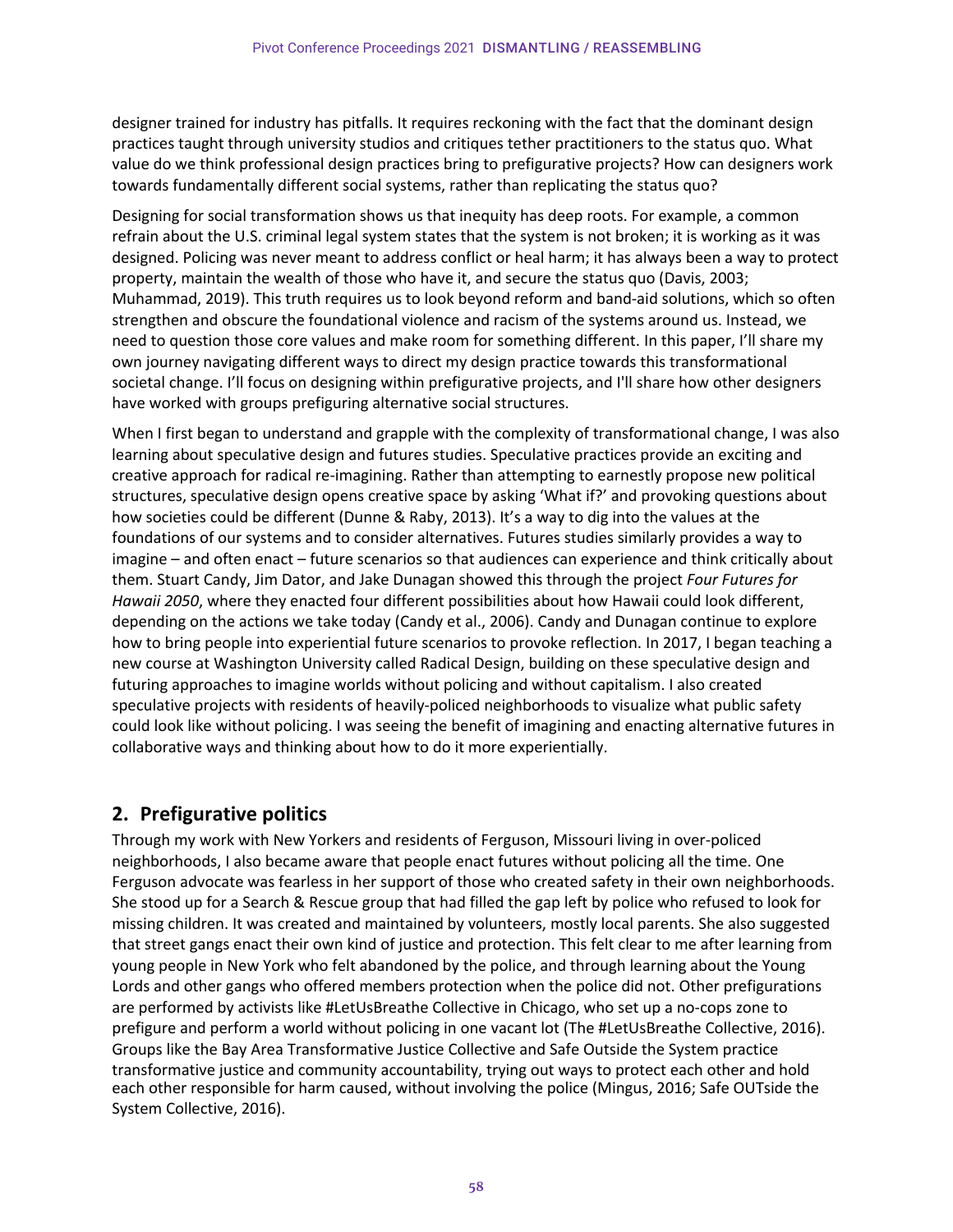I learned that these efforts can be seen as examples of prefigurative politics, the political strategy of acting out the socio-political structures we want within the world we have. This term was first used by political science professor Carl Boggs in the 1970s (Boggs, 1977). The practice built on anarchist ideas from the turn of the twentieth century. For example, the Industrial Workers of the World (a worker-led union founded in Chicago in 1905) wrote that they sought to "form the structure of the new society in the shell of the old" (2014). To see how this applies to the examples above, consider the Bay Area Transformative Justice Collective (BATJC). BATJC prefigures a society that is different from the dominant system in the United States, because the collective responds to the sexual abuse of children without calling the police or engaging with the U.S. criminal legal system. Instead, BATJC relies on forming close community bonds and building accountability structures to protect children from harm and prevent future violence. This means that members work within their everyday lives to intentionally form community bonds and respond to situations of abuse, hosting children and parents who have been harmed in their homes and practicing ways to support abusers in stopping or changing their behavior (Mingus, 2015).

Prefigurative politics, as illustrated in this example, is different from surface-level reform or future envisioning in general. It's different from reform because it does not attempt to change policing, or to improve relationships between police officers and community members. Instead, members of BATJC act an alternative structure for safety into being on a small scale. It's different from other kinds of future visioning because it seeks a fundamental shift in values, rather than replicating the same values at the core of our society today. By focusing on social bonds and community accountability processes, BATJC centers protection and healing over lawfulness and maintaining order, a shift that is only possible because it exists unofficially, outside formal governance systems.

## **3. Why use a professional design practice for political prefiguration?**

If we think of design as "changing existing situations into preferred ones" as Herbert Simon describes it (1969), then groups engaged in prefigurative politics all do design. But they have different design approaches, often learned from social movements and political strategies, or simply acting on a need for personal safety and protection. At the core of any act of prefiguration is a deep understanding that the foundational values of the status quo are not working. This means that design action by members of these groups is often motivated by a fundamental shift in social values.

In contrast, the kind of design we learn in design jobs and schools is a particular form of designing– a professional practice that is made of institutions and that has a particular history. As the Decolonising Design group has pointed out, the dominant language of design connected to this professional practice comes with a specific way of thinking and knowing that is grounded in modernity and industrialization. We can see this, for example, in how design is contrasted against the lesser status of craft. What makes one wooden chair a designed object, and another chair a crafted one? Because of this history and context, design action coming from this professional practice is often motivated by replicating the values of modernity and industrial capitalism. This motivation is baked into our methods, vocabulary, decisionmaking structures and in the beliefs and frameworks we repeat (Ansari et al., 2016).

In recent years, designers interested in social transformation have used design, whether speculative design and futures studies or other approaches supporting prefigurative efforts, to explore transformational systems change. But if design is a professional practice that is rooted in modernity and industrial capitalism, why do we think we should use these design approaches to create political alternatives that strive to discard those mindsets? Why not, instead, follow the lead of those who have been learning from political struggle and movement building for generations?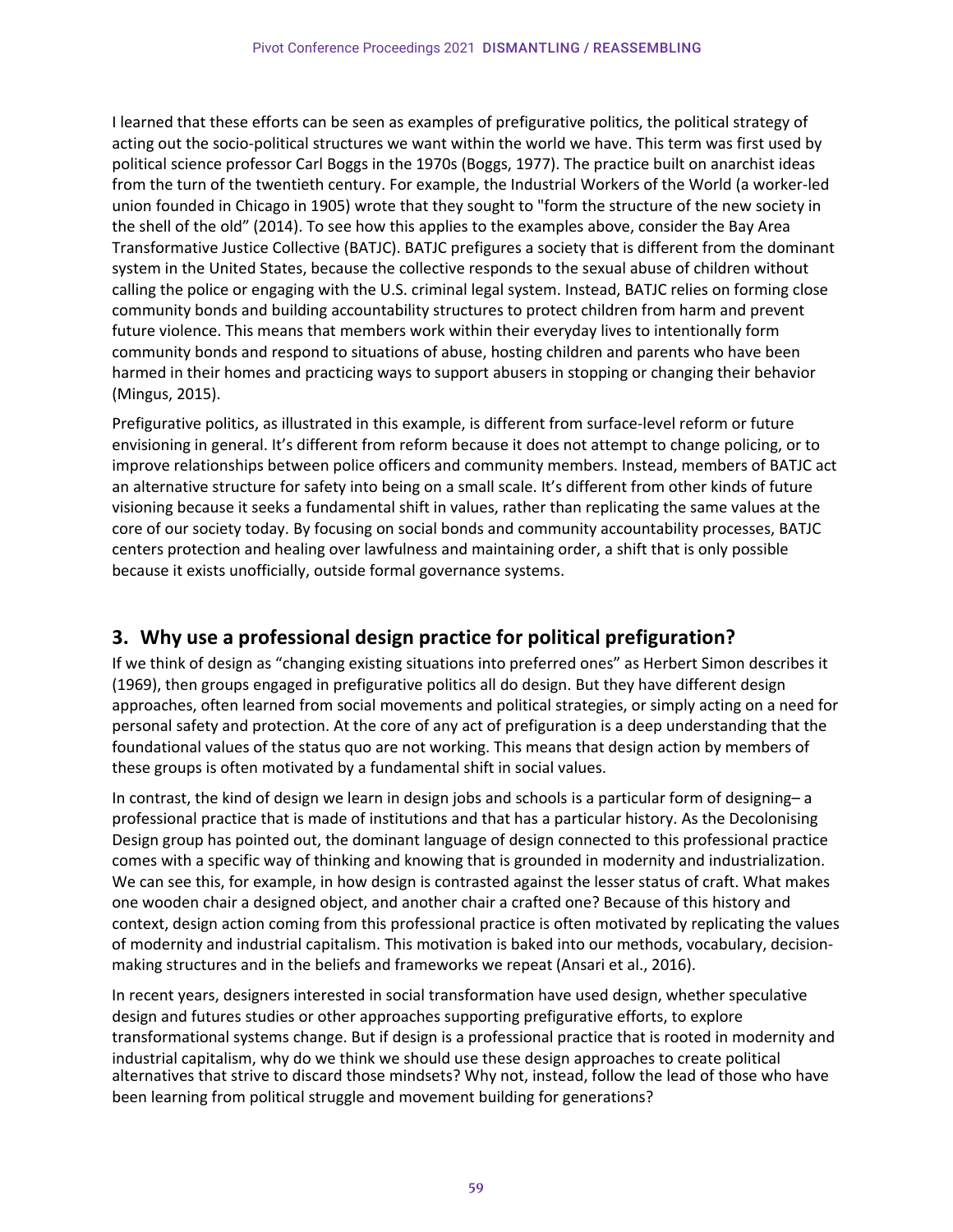#### **4. Design approaches to prefiguration and their challenges**

To explore how to navigate this contradiction, I looked into how designers have worked with prefigurative efforts in the past couple of decades. In 2007, a project among European universities published a book on *Creative Communities* about "people inventing sustainable ways of living" (Meroni, 2007). It cataloged projects like ecovillages, local currencies, time banking, urban farms, and cooperative businesses. While this publication remained politically neutral, I would classify these as prefigurative projects because they involve small groups of people prefiguring alternative social systems based in fundamentally different values. Time banking, for example, prefigures a system where everyone's time costs the same, and where traditionally feminine caretaking tasks are of equal worth to traditionally masculine tasks of industry and production. Arturo Escobar compares these European life projects to the indigenous struggle for self-determination in South America– Buen Vivir, post-development, and transitions to post-extractivism (2018). He references, for example, the Zapatistas, who prefigure a Good Government model grounded in direct democracy. Programs like Carnegie Mellon's Transition Design Ph.D. and the International DESIS Network (Design for Social Innovation and Sustainability) have built on the Creative Communities publication, saying that design-led social transition should amplify and extend the work of grassroots groups prefiguring alternatives (Irwin et al., 2013). And Carl DiSalvo, author of *Adversarial Design*, addresses prefigurative politics directly as an approach to political design in an article for the *Journal of Design Strategies* (2016).

For the group building on the Creative Communities publication, designers are often cast as experts and leaders of social transformation. For example, Ezio Manzini's framework in his book *Design When Everybody Designs* differentiates between diffuse design and expert design (2015). Manzini says these Creative Communities are doing diffuse design, the kind that comes out of every person's inherent creativity. He argues that expert designers – that is, designers trained in dominant design languages – have unique skills to make grassroots projects "visible and tangible, possible and probable, effective and meaningful, replicable and connected, local and open". Putting this framework in the context of prefiguring worlds without policing helps to clarify the question, Which skills do designers really bring to enacting alternative social structures? Do we really think professional design expertise is what is needed to make community accountability structures effective and meaningful, compared to the expertise of mediators and transformative justice practitioners with years of practiced skill? What education and experience are designers bringing to this task? Maybe it is expertise in visual communication, problem solving, idea generation and prototyping. Yet without focused practice in enacting transformative justice, and an understanding of the fundamental value shift it performs, these skills and mindsets may do more to replicate the status quo than to enable a new vision of justice and healing.

The DESIS Lab at Parsons used the designer-as-amplifier approach outlined by the Creative Communities publication and Manzini's framework in a 2010 project called Amplify (Parsons DESIS Lab, 2011). It focused on connecting and expanding on local grassroots projects around the Lower East Side and Brooklyn in New York, including community-supported agriculture, bartering groups, art collectives, etc. Ten years after the Amplify project, the DESIS Lab reflected on the approach, noticing how their design mindset led them to replicate values of modernity and industrialization. They asked, "Should people's ideas be scaled-up or 'mass produced' so they might be adopted by others? The idea of scalability is no stranger to designers. It is a practice that emerges in great part through the industrial design tradition and the mass production of goods. In our work, we grappled with the ways in which the mass-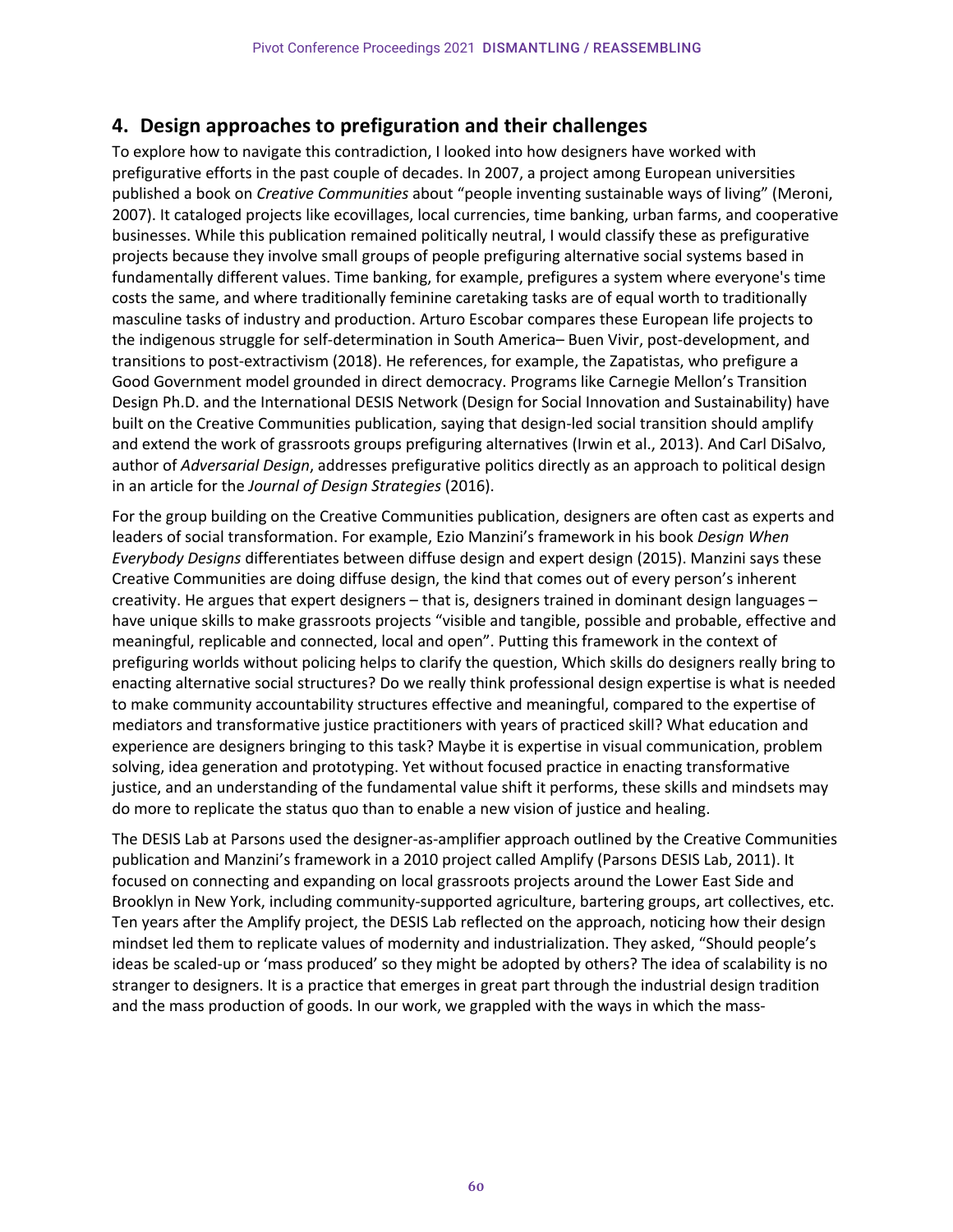production of industrial products is qualitatively different from the proliferation of collaborative services" (Parsons DESIS Lab, 2020, p. 17). This reflection grapples with how the history of dominant design shows up (as mass production) when designers take on a leadership role in social change. Mass production is a big part of design for industry, so it makes sense that this same mindset might arise when we apply a design approach to social issues.

I think it is a good idea to question this designer-as-amplifier approach. The process of scaling, networking, or making prefigurative projects 'possible' looks a great deal like co-optation, the process that often happens when radical initiatives are defanged of their central criticisms as a way to incorporate them into the status quo. While some may see this incorporation and expansion as a win, it is often a scenario prefigurative projects actively work to avoid, to preserve their ability to think and act outside the status quo.

Carl DiSalvo shows another way to work with prefigurative groups: not facilitating, leading, or amplifying their efforts, but simply acting as a service provider, designing things that enable their desired social interactions. DiSalvo has shown what this could look like in his own work at Georgia Tech, and, in the *Journal of Design Strategies* article, he shows it through the work of a grassroots group called Occupy Sandy. Occupy Sandy arose as an emergency response to Hurricane Sandy in New York City, led by people involved in the Wall Street occupation about a year before. Building on the politics of Occupy Wall Street, they created a mutual-aid-based emergency response, enabling neighbors to support neighbors to fill in the gaps of government-led relief. Designers within the group of volunteers created a modular signage system that enabled anyone to hang signs directing residents to a place where they could find food, water, and phone chargers. In this case, designers used skills they learned in design school – visual hierarchy, contrast, and material creativity – to support the larger effort of Occupy Sandy to prefigure a world in which people freely take care of each other (DiSalvo, 2016).

Carl DiSalvo has built on this example with his own work at Public Design Workshop, a design research studio at Georgia Tech. For example, his team of designers and researchers partnered with a local group called Concrete Jungle, which forages fruit from trees on public land to fill city food pantries. Foraging in this way prefigures a world where food is grown on publicly owned land and accessible to all, as opposed to our current system that prioritizes profit over food security. But Concrete Jungle was facing a challenge. Foraging in public parks means that trees are dispersed across a large surface area, which makes it difficult to know when fruit is ripe and ready to be picked. The team at Concrete Jungle collaborated with Public Design Workshop to experiment with multiple ideas to keep an eye on fruit ripeness from afar, from drones to sensors that populate a digital map (Public Design Workshop, 2016). Similarly to the Occupy Sandy project, professional designers here used technical expertise to support a prefigurative project led collaboratively by a group with different backgrounds and different ways of designing.

## **5. Conclusion**

I prefer this means of using design in prefigurative politics – working in a group of people with different backgrounds and using approaches that come from professional design practice only as it's helpful to the collective process. But even when used as a supportive service, professional design practices still carry the baggage of their industrial, modernist development. In 2020, Christine Hegel and I facilitated a workshop at the Participatory Design Conference asking what is specific to a designerly perspective on prefigurative politics. We seeded the conversation with a design exercise that provoked participants to design something for a prefigurative group. In the end, the group discussed tendencies that designers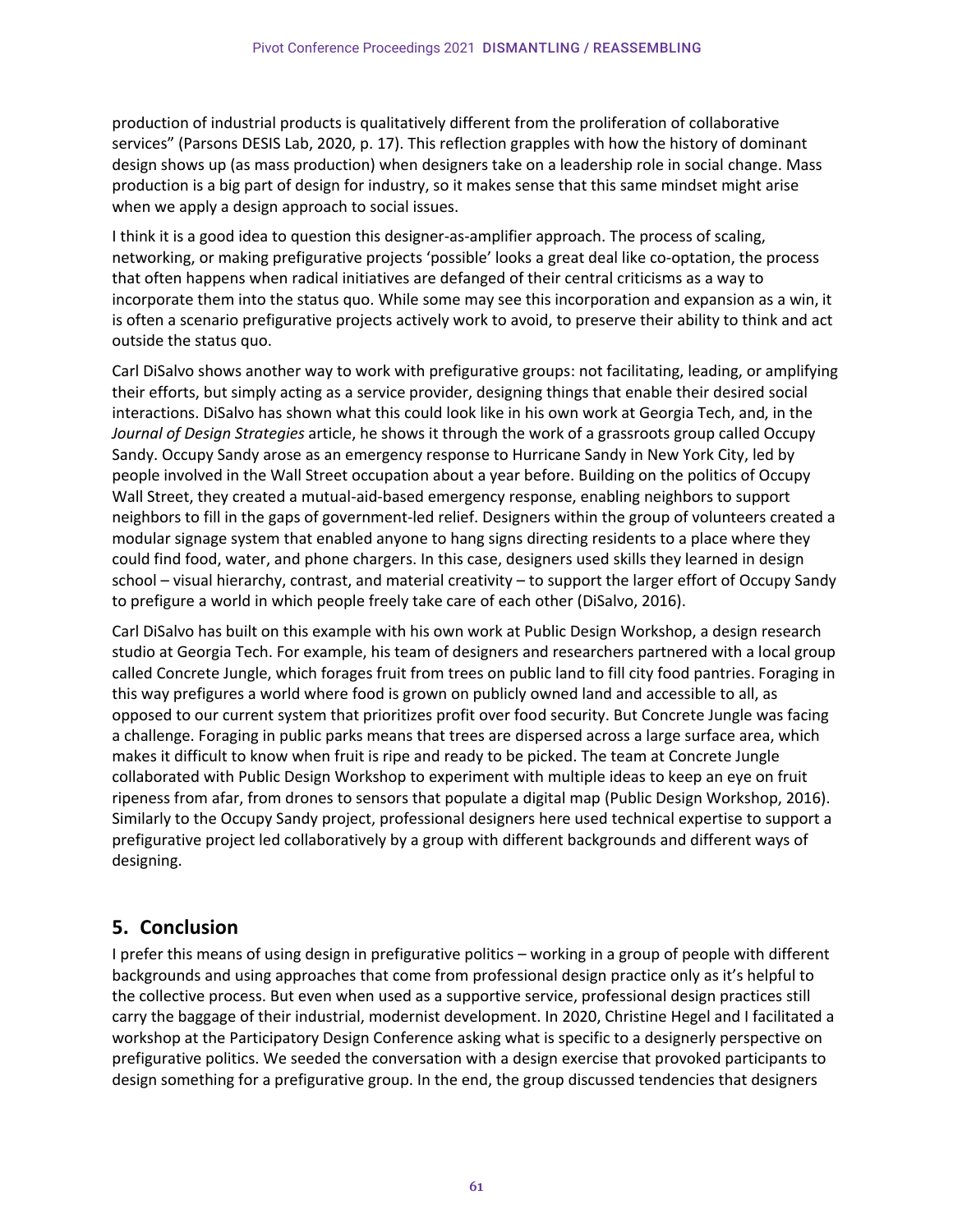have (shown through the workshop exercise and results) that are different from how an organizer or activist without a design education might work. For example:

- 1. Designers prioritize the production of tangible artifacts in defined project time frames, while other activists are more likely to focus on building skills and relationships over long periods of time.
- 2. Designers want to generate innovative ideas and solutions, while embedded activists care more about implementing the ideas that are right for the prefigurative effort, no matter who generated them.
- 3. Designers tend to see themselves as 'external' to communities. We consider our skills to be transferable to any context, which we learned through the idea of developing a process that can be deployed for clients. Instead, activists tend to be embedded in a community that they identify with (Gerber & Hegel, 2020).

By reading the approaches of other designers, I have clarified my own perspective on designing with prefigurative projects. It starts with building relationships with prefigurative groups not as an external design partner but as a member– joining groups that I personally identify with. It's a reminder to learn design approaches from all people involved in the work, even (and especially) when it conflicts with the design approaches I've come to know. It's participating and following as much as leading and facilitating. It's using the design methods and skills I know when appropriate, but also questioning their impact on the broader ideological goals of the project and applying them carefully. It is helpful to be aware, not only of the skills we have built through professional design practice, but also of the baggage those practices bring, especially in a context where we strive to enact ways of thinking and doing that conflict with the status quo.

#### **6. References**

- Ansari, A., Abdulla, D., Canli, E., Keshavarz, M., Kiem, M., Oliveira, P., Prado, L., & Schultz, T. (2016, June 27). *Editorial statement*. Decolonising design. https://www.decolonisingdesign.com/statements/2016/editorial/
- Boggs, C. (1977). Marxism, prefigurative communism, and the problem of workers' control. *Radical America, 11*(6), 99-122.
- Candy, S., Dator, J., & Dunagan, J. (2006). *Four futures for Hawaii 2050*. Retrieved from http://www.futures.hawaii.edu/publications/hawaii/FourFuturesHawaii2050-2006.pdf
- Davis, A. (2003). *Are prisons obsolete?* Seven Stories Press.
- DiSalvo, C. (2016). Design and prefigurative politics. *The Journal of Design Strategies*, *8*(1): 29-35. https://issuu.com/journalofdesignstrategies/docs/the\_journal\_of\_design\_strategies\_vo
- Dunne, A., & Raby, F. (2013). *Speculative everything: Design, fiction, and social dreaming.* MIT Press.
- Escobar, A. (2018). *Designs for the pluriverse: Radical interdependence, autonomy, and the making of worlds*. Duke University Press.
- Gerber, A., & Hegel, C. (2020, June 15-20). *Designing for self-determination: Making futures without policing.* [Conference workshop]. Participatory Design Conference, Manizales, Colombia.
- Industrial Workers of the World. (2014). *Preamble, constitution, & general bylaws of the Industrial Workers of the World*. Last amended 2014. Retrieved from https://www.iww.org/PDF/Constitutions/CurrentIWWConstitution.pdf
- Irwin, T., Kossoff, G., & Tonkinwise, C. (2013, October 10-12). *Transition design: Re-conceptualizing whole lifestyles*. [Conference presentation]. Head Heart Hand: AIGA Design Conference, Minneapolis, MN, United States. https://www.aiga.org/inspiration/talks/terry-irwin-gideon-kossoff-cameron-tonkinwise-transitiondesign-re